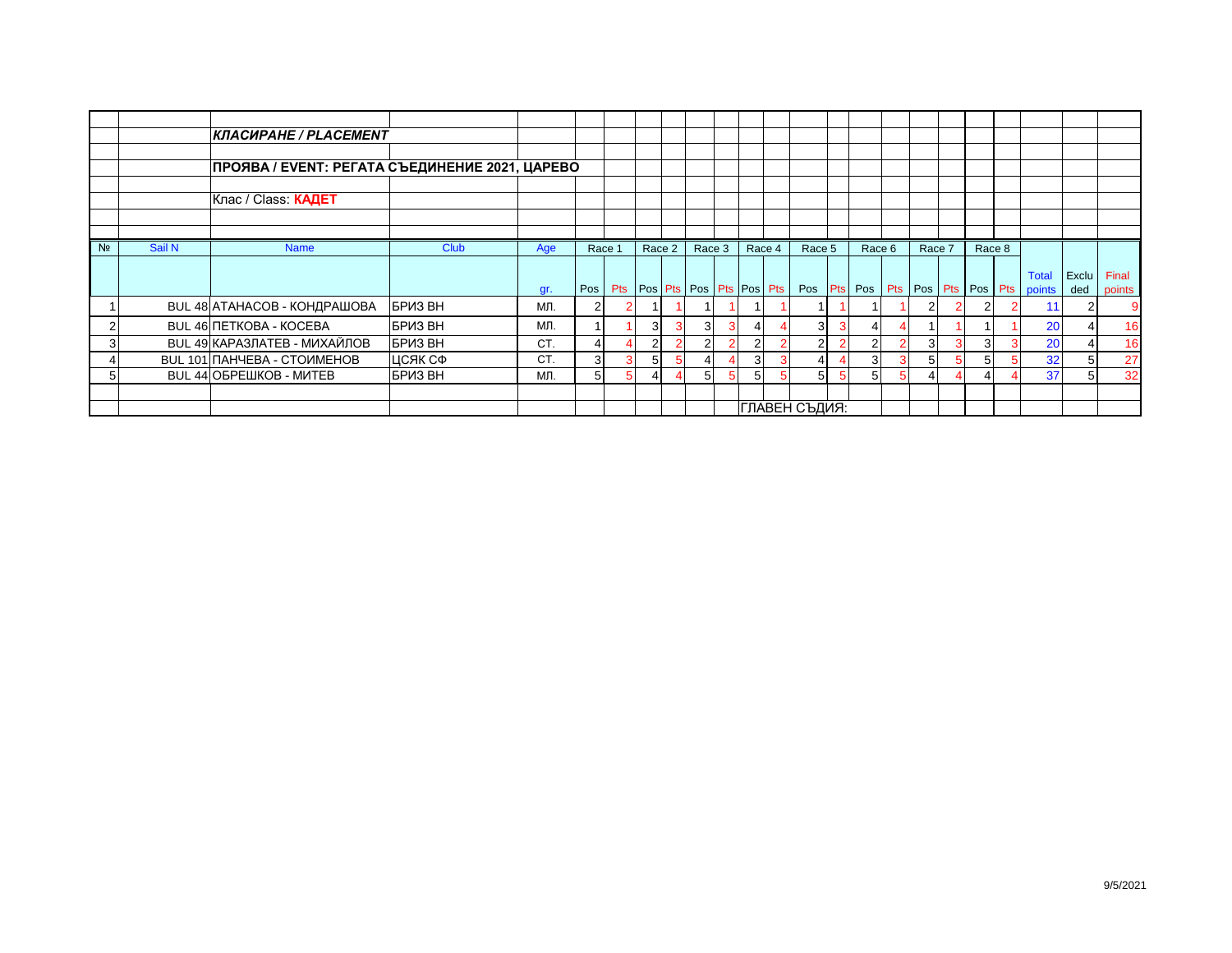|                 | Race 6        |                                 |                                                                                                                                      |                                                                                                                                                                                                                       |                                                                                                                                                                                       |
|-----------------|---------------|---------------------------------|--------------------------------------------------------------------------------------------------------------------------------------|-----------------------------------------------------------------------------------------------------------------------------------------------------------------------------------------------------------------------|---------------------------------------------------------------------------------------------------------------------------------------------------------------------------------------|
|                 |               |                                 |                                                                                                                                      |                                                                                                                                                                                                                       |                                                                                                                                                                                       |
|                 |               |                                 |                                                                                                                                      |                                                                                                                                                                                                                       |                                                                                                                                                                                       |
|                 |               |                                 |                                                                                                                                      |                                                                                                                                                                                                                       |                                                                                                                                                                                       |
|                 |               |                                 |                                                                                                                                      |                                                                                                                                                                                                                       |                                                                                                                                                                                       |
|                 |               |                                 |                                                                                                                                      |                                                                                                                                                                                                                       |                                                                                                                                                                                       |
|                 |               |                                 |                                                                                                                                      |                                                                                                                                                                                                                       |                                                                                                                                                                                       |
|                 |               |                                 |                                                                                                                                      |                                                                                                                                                                                                                       |                                                                                                                                                                                       |
|                 |               |                                 |                                                                                                                                      |                                                                                                                                                                                                                       |                                                                                                                                                                                       |
|                 |               |                                 |                                                                                                                                      |                                                                                                                                                                                                                       |                                                                                                                                                                                       |
|                 |               |                                 | <b>Total</b>                                                                                                                         | Exclu                                                                                                                                                                                                                 | Final                                                                                                                                                                                 |
|                 |               |                                 | points                                                                                                                               | ded                                                                                                                                                                                                                   | points                                                                                                                                                                                |
|                 |               |                                 |                                                                                                                                      | 5                                                                                                                                                                                                                     | 13                                                                                                                                                                                    |
| 4               |               |                                 |                                                                                                                                      |                                                                                                                                                                                                                       | 26                                                                                                                                                                                    |
|                 | з             | 18                              |                                                                                                                                      | 18                                                                                                                                                                                                                    | 37                                                                                                                                                                                    |
| 3               |               | 5                               |                                                                                                                                      |                                                                                                                                                                                                                       | 40                                                                                                                                                                                    |
|                 | 11            |                                 |                                                                                                                                      |                                                                                                                                                                                                                       | 41                                                                                                                                                                                    |
| 5               | 6             | 7                               |                                                                                                                                      |                                                                                                                                                                                                                       | 52                                                                                                                                                                                    |
| 17              | 5             | 8                               |                                                                                                                                      |                                                                                                                                                                                                                       | 53                                                                                                                                                                                    |
| 12              | 10            |                                 |                                                                                                                                      | 15                                                                                                                                                                                                                    | 59                                                                                                                                                                                    |
| $\overline{7}$  | 13            | 13                              |                                                                                                                                      | 30                                                                                                                                                                                                                    | 60                                                                                                                                                                                    |
| 10 <sup>1</sup> | $\mathbf{Q}$  | 12                              |                                                                                                                                      | 30                                                                                                                                                                                                                    | 66                                                                                                                                                                                    |
| 8               | 19            | 14                              |                                                                                                                                      | 21                                                                                                                                                                                                                    | 69                                                                                                                                                                                    |
|                 |               | 16                              |                                                                                                                                      | 30                                                                                                                                                                                                                    | 78                                                                                                                                                                                    |
| 13              |               | 10                              |                                                                                                                                      | 22                                                                                                                                                                                                                    | 89                                                                                                                                                                                    |
| 14              | 12            | 11                              |                                                                                                                                      | 30                                                                                                                                                                                                                    | 97                                                                                                                                                                                    |
| 18              | 30            | 15                              |                                                                                                                                      | 30                                                                                                                                                                                                                    | 97                                                                                                                                                                                    |
| 15              | 30            | 17                              |                                                                                                                                      | $\overline{30}$                                                                                                                                                                                                       | 103                                                                                                                                                                                   |
| 19              | 17            | 6                               |                                                                                                                                      | 22                                                                                                                                                                                                                    | 107                                                                                                                                                                                   |
| 9               |               | 20                              |                                                                                                                                      | 30                                                                                                                                                                                                                    | 110                                                                                                                                                                                   |
| 23              | 20            | $\overline{25}$                 | 141                                                                                                                                  | $\overline{30}$                                                                                                                                                                                                       | 111                                                                                                                                                                                   |
| 11              | 30            | 3                               |                                                                                                                                      | $\overline{30}$                                                                                                                                                                                                       | 112                                                                                                                                                                                   |
| 16              | 16            | 24                              |                                                                                                                                      | $\overline{25}$                                                                                                                                                                                                       | 116                                                                                                                                                                                   |
| 22              | 23            | $\overline{23}$                 |                                                                                                                                      | $\overline{23}$                                                                                                                                                                                                       | 132                                                                                                                                                                                   |
| 21              | 15            | $\mathbf{Q}$                    |                                                                                                                                      | 27                                                                                                                                                                                                                    | 137                                                                                                                                                                                   |
| 20              | 24            | 19                              |                                                                                                                                      | 25                                                                                                                                                                                                                    | 145                                                                                                                                                                                   |
| 24              | 22            | 22                              |                                                                                                                                      | 27                                                                                                                                                                                                                    | 150                                                                                                                                                                                   |
| 26              | 18            | $\overline{26}$                 |                                                                                                                                      | 28                                                                                                                                                                                                                    | 153                                                                                                                                                                                   |
| 28              | 25            | 28                              |                                                                                                                                      | 28                                                                                                                                                                                                                    | 163                                                                                                                                                                                   |
| 25              | 21            | 27                              |                                                                                                                                      | 28                                                                                                                                                                                                                    | 173                                                                                                                                                                                   |
| 27              | 26            | 21                              |                                                                                                                                      | 30                                                                                                                                                                                                                    | 182                                                                                                                                                                                   |
|                 |               |                                 |                                                                                                                                      |                                                                                                                                                                                                                       |                                                                                                                                                                                       |
|                 | ГЛАВЕН СЪДИЯ: |                                 |                                                                                                                                      |                                                                                                                                                                                                                       |                                                                                                                                                                                       |
|                 |               | $\overline{2}$<br>6<br>$14$ UFD | Race 7<br>Race 8<br><b>DNS</b><br>17<br>10<br>30<br>18<br>15<br>19<br>23<br>11<br>16<br>22<br>21<br>20<br>24<br>26<br>28<br>25<br>27 | Pts Pos Pts Pos Pts<br>30<br>18<br>-5<br>13<br>12<br>14<br>16<br>111<br>10<br>127<br>11<br>15<br>127<br>17<br>-6<br>20<br>25<br>-3<br>141<br>24<br>23<br>19<br>177<br>22<br>26<br>181<br>191<br>28<br>27<br>201<br>21 | 18<br>56<br>30<br>55<br>$\overline{16}$<br>56<br>$\overline{16}$<br>57<br>82<br>30<br>30<br>83<br>74<br>90<br>96<br>90<br>108<br>133<br>129<br>140<br>142<br>155<br>164<br>170<br>212 |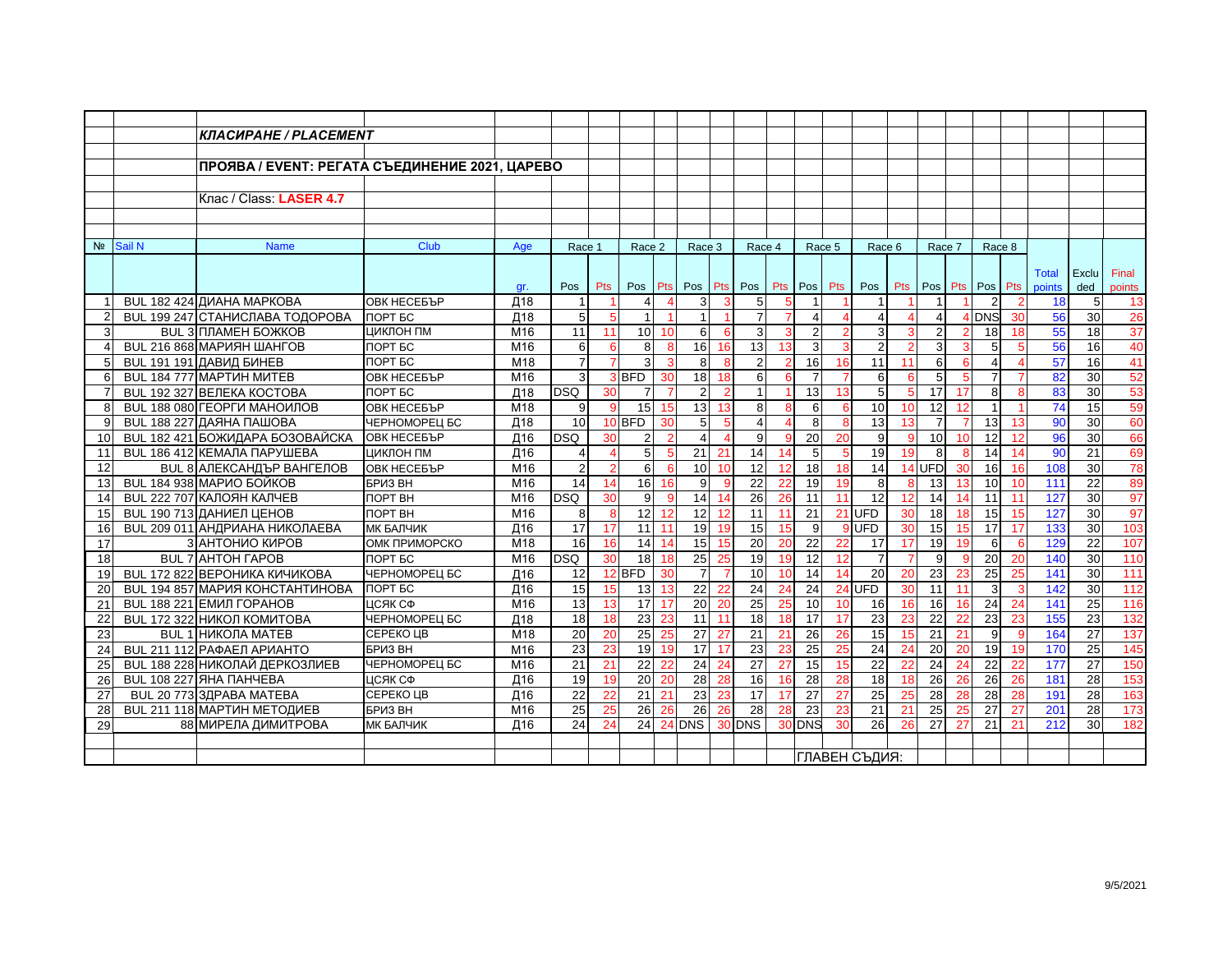|                |        | <b>КЛАСИРАНЕ / PLACEMENT</b>                   |                  |      |            |     |          |                |        |                |               |               |        |        |                                                                                            |                |        |
|----------------|--------|------------------------------------------------|------------------|------|------------|-----|----------|----------------|--------|----------------|---------------|---------------|--------|--------|--------------------------------------------------------------------------------------------|----------------|--------|
|                |        |                                                |                  |      |            |     |          |                |        |                |               |               |        |        |                                                                                            |                |        |
|                |        | ПРОЯВА / EVENT: РЕГАТА СЪЕДИНЕНИЕ 2021, ЦАРЕВО |                  |      |            |     |          |                |        |                |               |               |        |        |                                                                                            |                |        |
|                |        | Клас / Class: 420                              |                  |      |            |     |          |                |        |                |               |               |        |        |                                                                                            |                |        |
|                |        |                                                |                  |      |            |     |          |                |        |                |               |               |        |        |                                                                                            |                |        |
| N <sub>2</sub> | Sail N | <b>Name</b>                                    | <b>Club</b>      | Age  | Race 1     |     | Race 2   | Race 3         | Race 4 | Race 5         |               | Race 6        | Race 7 | Race 8 |                                                                                            |                |        |
|                |        |                                                |                  |      |            |     |          |                |        |                |               |               |        |        |                                                                                            |                |        |
|                |        |                                                |                  |      |            |     |          |                |        |                |               |               |        |        | Total                                                                                      | Exclu          | Final  |
|                |        |                                                |                  | gr.  | Pos        | Pts |          |                |        |                |               |               |        |        | Pos   Pts   Pos   Pts   Pos   Pts   Pos   Pts   Pos   Pts   Pos   Pts   Pos   Pts   points | ded            | points |
|                |        | SUI 56 328 МИТЕВА - КАЛЧЕВА                    | ЦСЯК СФ          | д    |            |     |          |                |        |                |               |               |        |        | 9                                                                                          | $\overline{2}$ |        |
| $\overline{2}$ |        | BUL 54 171 ДИМИТРОВ - БАЕВ                     | <b>МК БАЛЧИК</b> | ΜЛ   |            |     |          | 3              | 3      | 4              | 4             | $\mathcal{P}$ |        |        | 22                                                                                         |                | 18     |
| 3              |        | BUL 55 932 CЪPЪCТОВ - ГАРОВ                    | ПОРТ БС          | МЛ   | <b>DNS</b> |     | 8 DNS    | 8 DNS          | 2      | $\overline{2}$ | $\mathcal{P}$ |               |        |        | 35                                                                                         | 8              | 27     |
|                |        | КАРАДЖИЯН - КАРАДЖИЯН                          | ПОРТ БС          | МЛ   |            |     |          |                | 5      | 3              | 3             | 3             |        |        | 34                                                                                         | 6              | 28     |
| 5              |        | GER 53 175 ДОНЕВА - ДОНЕВА                     | ЦСЯК СФ          | Д    |            |     |          | $\overline{2}$ | 6      | 5              | 5             |               |        |        | 38                                                                                         |                | 31     |
| 6              |        | BUL 53 902 ТОДОРОВ - ВЕЛИКОВ                   | <b>МК БАЛЧИК</b> | МЛ   | 5          |     | $5 \mid$ |                |        | $\overline{7}$ | 7             | 61            |        |        | 42                                                                                         | $\overline{7}$ | 35     |
|                |        | <b>BUL 55 809 МАНОЛОВА - АВРАМОВ</b>           | ЧЕРНОМОРЕЦ БС    | Д/МЛ | $6 \mid$   |     | 6 DNS    | 8 DNS          | 4      | 6              | 6             | 51            | 5 DNS  | 8 DNS  | 53                                                                                         | 8              | 45     |
|                |        |                                                |                  |      |            |     |          |                |        |                |               |               |        |        |                                                                                            |                |        |
|                |        |                                                |                  |      |            |     |          |                |        |                |               |               |        |        |                                                                                            |                |        |
|                |        |                                                |                  |      |            |     |          |                |        | ГЛАВЕН СЪДИЯ:  |               |               |        |        |                                                                                            |                |        |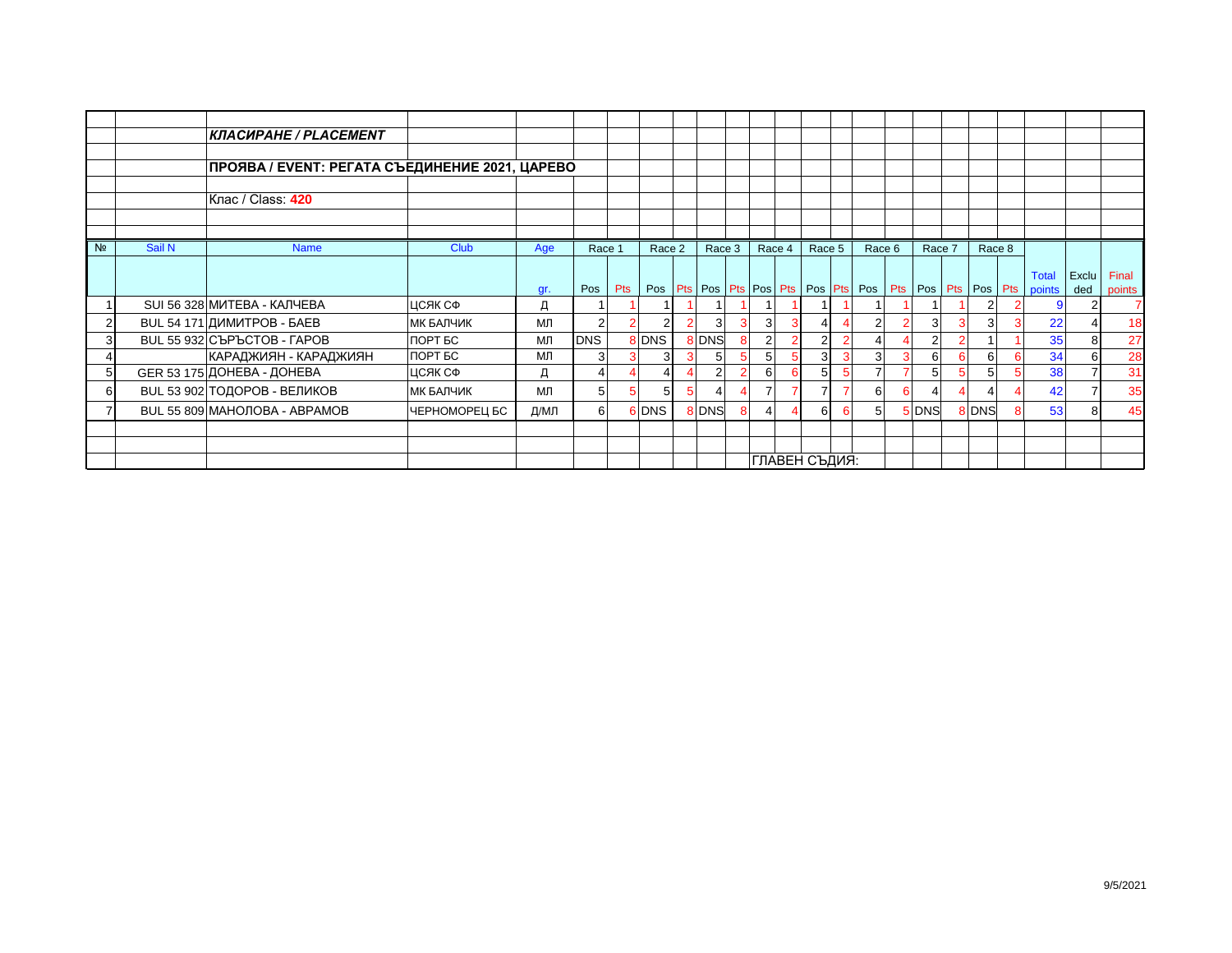|                |        | КЛАСИРАНЕ / PLACEMENT                          |               |     |               |                             |        |        |                |                |        |                |               |                                                    |              |                 |
|----------------|--------|------------------------------------------------|---------------|-----|---------------|-----------------------------|--------|--------|----------------|----------------|--------|----------------|---------------|----------------------------------------------------|--------------|-----------------|
|                |        | ПРОЯВА / EVENT: РЕГАТА СЪЕДИНЕНИЕ 2021, ЦАРЕВО |               |     |               |                             |        |        |                |                |        |                |               |                                                    |              |                 |
|                |        | Клас / Class: 470                              |               |     |               |                             |        |        |                |                |        |                |               |                                                    |              |                 |
|                |        |                                                |               |     |               |                             |        |        |                |                |        |                |               |                                                    |              |                 |
| N <sub>2</sub> | Sail N | <b>Name</b>                                    | Club          | Age | Race 1        | Race 2                      | Race 3 | Race 4 | Race 5         | Race 6         | Race 7 | Race 8         |               |                                                    |              |                 |
|                |        |                                                |               | gr. | Pos           | Pts Pos Pts Pos Pts Pos Pts |        |        | Pos            |                |        |                |               | <b>Total</b><br>Pts Pos Pts Pos Pts Pos Pts points | Exclu<br>ded | Final<br>points |
|                |        | BUL 211 ДИМИТРОВА - НИКИТОВ                    | ЧЕРНОМОРЕЦ БС |     |               |                             |        |        |                |                |        |                |               |                                                    |              |                 |
| $\overline{2}$ |        | <b>DEN 124 ПЕТКОВ - БАЛДЖИЕВ</b>               | ЦСЯК СФ       |     | 3             |                             | っ      |        | $\overline{2}$ | 3              |        | $\overline{3}$ | $\mathcal{P}$ | 18                                                 | 3            |                 |
| 3              |        | SWE 350 НИКОЛОВ - ДРОСЕВ                       | ЧЕРНОМОРЕЦ БС |     | $\mathcal{P}$ |                             | 3      |        | 3              | $\overline{2}$ |        |                | 3             | 22                                                 | 3            |                 |
|                |        | BUL 7773 КОСТАДИНОВ - АТАНАСОВ                 | СЕРЕКО ЦВ     |     | <b>DNS</b>    | <b>DNS</b>                  | 5 DNS  | 5 DNS  | 5 DNS          | 5 DNS          | 5 DNS  | 5 DNS          | 5             | 40                                                 | 5            | 35              |
|                |        |                                                |               |     |               |                             |        |        |                |                |        |                |               |                                                    |              |                 |
|                |        |                                                |               |     |               |                             |        |        |                |                |        |                |               |                                                    |              |                 |
|                |        |                                                |               |     |               |                             |        |        |                |                |        |                |               |                                                    |              |                 |
|                |        |                                                |               |     |               |                             |        |        | ГЛАВЕН СЪДИЯ:  |                |        |                |               |                                                    |              |                 |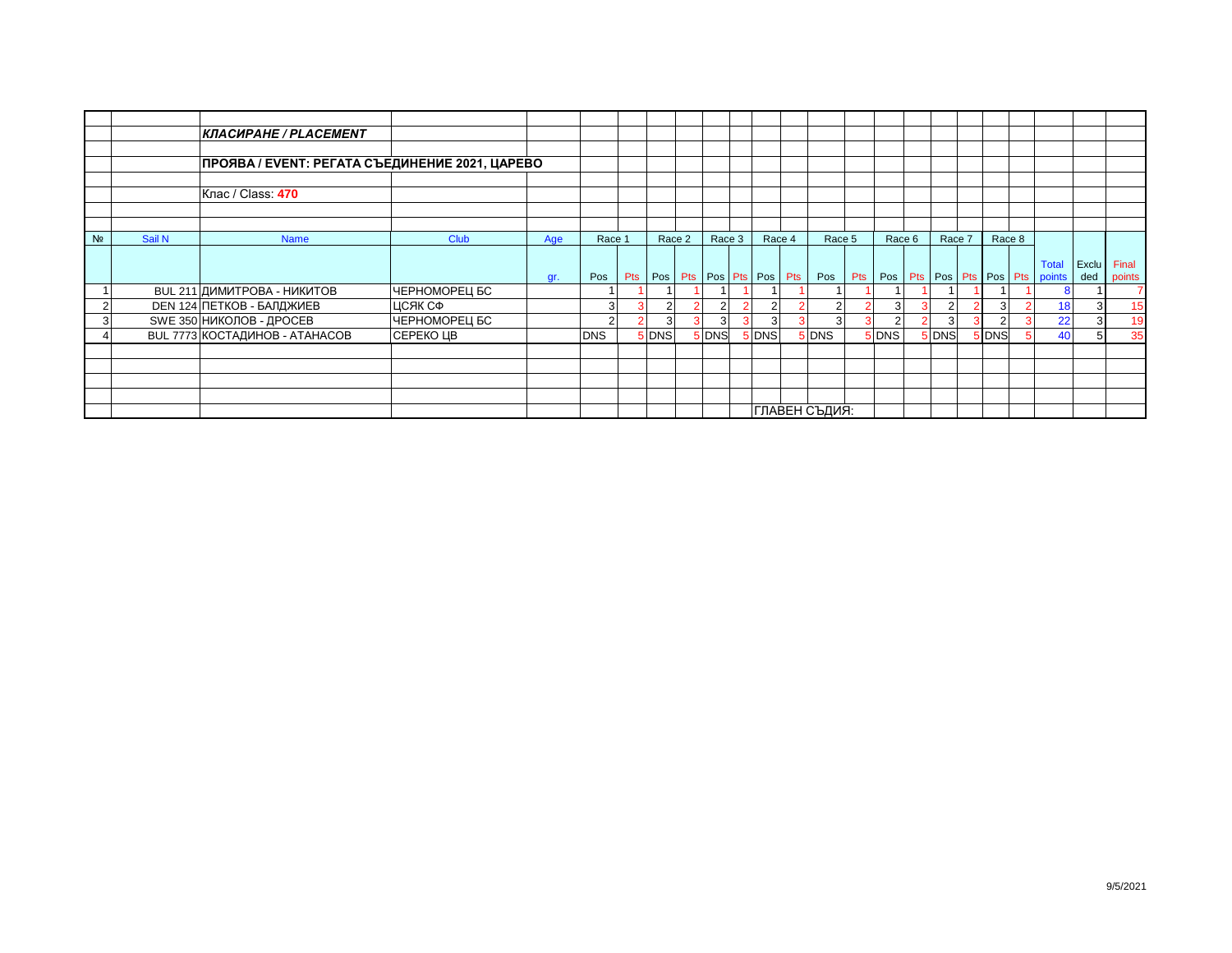|                |                        | КЛАСИРАНЕ / PLACEMENT                          |                           |                |                     |               |                |                         |                     |             |                |                |                |                   |                |                          |                     |            |                     |            |                     |                      |                 |                |                 |
|----------------|------------------------|------------------------------------------------|---------------------------|----------------|---------------------|---------------|----------------|-------------------------|---------------------|-------------|----------------|----------------|----------------|-------------------|----------------|--------------------------|---------------------|------------|---------------------|------------|---------------------|----------------------|-----------------|----------------|-----------------|
|                |                        | ПРОЯВА / EVENT: РЕГАТА СЪЕДИНЕНИЕ 2021, ЦАРЕВО |                           |                |                     |               |                |                         |                     |             |                |                |                |                   |                |                          |                     |            |                     |            |                     |                      |                 |                |                 |
|                |                        | Клас / Class: <b>ОПТИМИСТ</b>                  |                           |                |                     |               |                |                         |                     |             |                |                |                |                   |                |                          |                     |            |                     |            |                     |                      |                 |                |                 |
|                |                        |                                                |                           |                |                     |               |                |                         |                     |             |                |                |                |                   |                |                          |                     |            |                     |            |                     |                      |                 |                |                 |
| N <sub>2</sub> | Sail N                 | <b>Name</b>                                    | Club                      | Age            | Race <sup>®</sup>   |               | Race 2         |                         | Race 3              |             | Race 4         |                | Race 5         |                   | Race 6         |                          | Race 7              |            | Race 8              |            | Race 9              |                      | <b>Total</b>    | Exclu          | Final           |
|                |                        |                                                |                           | gr.            | Pos                 | <b>Pts</b>    | Pos            | <b>Pts</b>              | Pos                 | <b>Pts</b>  | Pos            | <b>Pts</b>     | Pos            | <b>Pts</b>        | Pos            | <b>Pts</b>               | Pos                 | <b>Pts</b> | Pos                 | <b>Pts</b> | Pos                 | <b>Pts</b>           | points          | ded            | points          |
|                | 1 BUL 737              | БОРИСЛАВ НИКОЛОВ                               | <b>NOPT BH</b>            | М.МЛ.          | 5                   |               | 5              | 5                       | 3                   |             | 6              |                | -1             |                   | $\mathbf 1$    |                          | 3                   |            | 4                   |            | 2                   |                      | 30              | 6              | 24              |
|                | 2 BUL 377              | ДАНИЕЛА ГОЧЕВА                                 | ЦИКЛОН ПМ                 | Д.CT.          | $\mathbf{1}$        |               | $\overline{1}$ |                         | $\overline{4}$      |             | 9              |                | 8              |                   | 5              | 5                        | $\overline{1}$      |            | $\mathbf{1}$        |            | 5                   | -5                   | 35              | 9              | 26              |
|                | 3 BUL 7377             | ВАСИЛ МАНЕВ                                    | ПОРТ ВН                   | M.CT.          | 4                   |               | $\overline{7}$ | 7                       | $\overline{1}$      |             |                |                | $\overline{2}$ |                   | 3              | 3                        | 9                   |            | 6                   | 6          | 3                   |                      | 36              | 9              | 27              |
|                | 4 BUL 906              | ТИНО ТОМОВ                                     | ПОРТ БС                   | M.CT.          | 12                  | 12            | $\overline{2}$ |                         | 8                   |             |                |                | $\overline{4}$ |                   | $\overline{2}$ |                          | 6                   |            | 11                  |            |                     |                      | 50              | 12             | 38              |
|                | 5 BUL 677              | СИМЕОН ХРИСТОВ                                 | ВК ХРИСТОВ                | М.МЛ.          | 6                   | 6             | 6              | 6                       | 6                   | -6          |                |                | $\overline{7}$ |                   | $\overline{7}$ |                          | $\overline{2}$      |            | $\overline{2}$      |            | 6                   | 6                    | 49              | $\overline{7}$ | 42              |
|                | 6 BUL 74<br>7 BUL 7171 | ЦВЕТА КИРЧЕВА<br>ХРИСТО КАЛЧЕВ                 | <b>NOPT BH</b><br>ПОРТ ВН | Д.МЛ.<br>M.CT. | $\overline{7}$<br>3 | 7<br>3        | 9<br>13        | 9<br>13                 | $\overline{2}$<br>9 | $\mathbf c$ | 11<br>10       | 11<br>10       | 6<br>20        | $6^{\circ}$<br>20 | 13<br>14       | 13<br>14                 | 4<br>$\overline{7}$ |            | $\overline{3}$<br>5 | 3<br>5     | $\overline{7}$<br>4 | -7<br>$\overline{A}$ | 62<br>85        | 13<br>20       | 49<br>65        |
|                | 8 BUL 564              | ГЕОРГИ КИСКИНОВ                                | СЕРЕКО ЦВ                 | M.CT.          | 9                   |               | 11             | 11                      | 24                  | 24          | 3              |                | 10             | 10                | 9 <sub>l</sub> | 9                        | 5                   |            | 8                   | 8          | 12                  | 12                   | 91              | 24             | 67              |
|                | 9 BUL 6776             | АТАНАС ЗЛАТЕВ                                  | ВК ХРИСТОВ                | М.МЛ.          | 13                  | 13            | 12             | 12                      | 5                   | -5          | 8              |                | 9              |                   | $\overline{4}$ | $\boldsymbol{\varDelta}$ | 10                  | 10         | 9                   | 9          | 10                  | 10                   | 80              | 13             | 67              |
|                | 10 BUL 3838            | ШЕРИОН ДАЙЛОВ                                  | ЦИКЛОН ПМ                 | М.МЛ.          | 16                  | 16            | $\overline{4}$ | $\overline{\mathbf{4}}$ | 12                  | 12          | $\overline{2}$ |                | 15             | 15                | 6              | 6                        | 14                  | 14         | 27                  | 27         | 13                  | 13                   | 109             | 27             | 82              |
|                | 11 BUL 911             | ИВАН КАРЧЕВ                                    | ПОРТ БС                   | M.MJ.          | $\overline{2}$      | $\mathcal{P}$ | 3              | 3                       | 10                  | 10          | 13             | 13             | 13             | 13                | 18             | 18                       | 19                  | 19         | $\overline{7}$      |            | 7 DNS               | 50                   | 135             | 50             | 85              |
|                | 12 BUL 2418            | ДИМИТЪР БОЗОВАЙСКИ                             | ОВК НЕСЕБЪР               | М.МЛ.          | 10                  | 10            | 14             | 14                      | 11                  | 11          | <b>DNS</b>     | 50             | 11             | 11                | 8              | 8                        | 11                  | 11         | 14                  | 14         | 14                  | 14                   | 143             | 50             | 93              |
|                | 13 BUL 3255            | КРИСТИЯН ВРАЖЕВ                                | ЦИКЛОН ПМ                 | М.МЛ.          | 32                  | 32            | 15             | 15                      | 15                  | 15          | 5              | 5              | 3              | 3                 | 11             | 11                       | 26                  | 26         | 17                  | 17         | 19                  | 19                   | 143             | 32             | 111             |
|                | 14 BUL 666             | ЗАРАЯ ЦОНКОВА                                  | ВК ХРИСТОВ                | Д.МЛ.          | 14                  | 14            | 10             |                         | 10 DNS              | 50          | 15             | 15             | 18             | 18                | 19             | 19                       | 15                  | 15         | 12                  | 12         | 9                   | -c                   | 162             | 50             | 112             |
|                | 15 BUL 3131            | АЛЕКСАНДРА ГЕОРГИЕВА                           | ЦИКЛОН ПМ                 | Д.МЛ.          | 8                   | 8             | 26             | 26                      | 16                  | 16          | 25             | 25             | 14             | 14                | 10             | 10                       | 16                  | 16         | 15                  | 15         | 11                  | 11                   | 141             | 26             | 115             |
|                | 16 BUL 3030            | НИКОЛ БУРГАЗЛИЕВА                              | ЦИКЛОН ПМ                 | Д.МЛ.          | 27                  | 27            | 8              | 8                       | 18                  | 18          | 16             | 16             | 5              |                   | 12             | 12                       | <b>JFD</b>          | 50         | 22                  | 22         | 16                  | 16                   | 174             | 50             | 124             |
|                | 17 BUL 717             | POCEH MATEEB                                   | ПОРТ ВН                   | M.CT.          | 11                  | 11            | 18             | 18                      | 31                  | 31          | 12             | 12             | 16             | 16                | 17             | 17                       | 32                  | 32         | 10                  | 10         | 18                  | 18                   | 165             | 32             | 133             |
|                | 18 BUL 919             | МАТЕЙ САРЪСТОВ                                 | ВК ХРИСТОВ                | M.CT.          | 28                  | 28            | 17             | 17                      | 36                  | 36          | 33             | 33             | 17             | 17                | 15             | 15                       | 13                  | 13         | 16                  | 16         | 8                   | -8                   | 183             | 36             | 147             |
|                | 19 BUL 98              | АНДРЕЙ ГАРОВ                                   | ПОРТ БС                   | М.МЛ.          | 20                  | 20            | 20             | 20                      | 13                  | 13          | 23             | 23             | 27             | 27                | 28             | 28                       | 8                   |            | 18                  | 18         | 21                  | 21                   | 178             | 28             | 150             |
|                | 20 BUL 303             | ЙОАН ТОНОЗЛИЕВ                                 | ЦИКЛОН ПМ                 | М.МЛ.          | 19                  | 19            | 23             | 23                      | 23                  | 23          | 21             | $2^{\circ}$    | 24             | 24                | 20             | 20                       | 27                  | 27         | 25                  | 25         | 24                  | 24                   | 206             | 27             | 179             |
|                | 21 BUL 254             | СТЕФАН КОМИТОВ                                 | <b><i>HEPHOMOPEL</i></b>  | M.MJ.          | 31                  | 31            | 25             | 25                      | 29                  | 29          | 17             | 17             | 23             | 23                | 24             | 24                       | 23                  | 23         | 21                  | 21         | 23                  | 23                   | 216             | 31             | 185             |
|                | 22 BUL 22              | AHA <b><i>TAHEBA</i></b>                       | ЧЕРНОМОРЕЦ                | Д.СТ.          | 29                  | 29            | 32             | 32                      | 25                  | 25          | 27             | 2 <sub>1</sub> | 34             | 34                | 21             | 21                       | 20                  | 20         | 20                  | 20         | 15                  | 15                   | 223             | 34             | 189             |
|                | 23 BUL 1111            | <b>ФИЛИП ЖЕЛЕВ</b>                             | ЦСЯК СФ                   | М.МЛ.          | 23                  |               | 31             | 31                      | 20                  | 20          | 28             | 28             | 30             | 3 <sub>C</sub>    | 35             | 35                       | 18                  |            | 19                  | 19         | 25                  | 25                   | 229             | 35             | 194             |
|                | 24 BUL 643             | ГЕОРГИ ПЕТРОВ                                  | ЦСЯК СФ                   | М.МЛ           | 30                  | 30            | 19             | 19                      | 17                  | 17          | 26             | 26             | 25             | 25                | 25             | 25                       | 22                  |            | 31                  | 31         | 31                  | 31                   | 226             | 31             | 195             |
|                | 25 BUL 561             | ДИМИТЪР КЮМЮРДЖИЕВ                             | СЕРЕКО ЦВ                 | M.CT.          | 36                  | 36            | 24             | 24                      | 26                  | 26          | 32             | 32             | 26             | 26                | 23             | 23                       | 17                  | -17        | 28                  | 28         | 22                  | 22                   | 234             | 36             | 198             |
|                | 26 BUL 1               | ГАБРИЕЛА ВАСИЛЕВА                              | <b>МК БАЛЧИК</b>          | Д.CT.          | 26                  | 26            | 30             | 30                      | 40                  | 40          | 31             | 3'             | 32             | 32                | 41             | 41                       | 12                  | 12         | 13                  | 13         | 17                  | 17                   | 242             | 41             | 201             |
|                | 27 BUL 241             | БОРИС ПИНКОВ                                   | ОВК НЕСЕБЪР               | М.МЛ.          | 21                  | 21            | 21             | 21                      | 14                  | 14          | 34             | 34             | 12             | 12                | 29             |                          | 29 DNS              | 50         | 23                  |            | 23 DNS              | 50                   | 254             | 50             | 204             |
|                | 28 BUL 255             | РЕЯ ПАРУШЕВА                                   | ЦИКЛОН ПМ                 | Д.МЛ.          | 15                  | 15            | 22             | 22                      | 28                  | 28          | 19             | 19             | 39             | 39                | 27             | 27                       | 34                  | 34         | 29                  | 29         | 33                  | 33                   | 246             | 39             | 207             |
|                | 29 BUL 707             | ГЕОРГИ КАРАГЬОЗОВ                              | ПОРТ ВН                   | М.МЛ.          | 17                  | 17            | 34             | 34                      | $\overline{7}$      |             | 36             | 36             | 29             | 29                | 22             | 22                       | 30                  | 30         | UFD                 | 50         | 32                  | 32                   | 257             | 50             | 207             |
|                | 30 BUL 2489            | ВАНГЕЛ БАБЕВ                                   | ОВК НЕСЕБЪР               | М.МЛ           | 37                  | 37            | 35             | 35                      | 42                  | 42          | 18             | 18             | 22             | 22                | 26             | 26                       | 24                  | 24         | 26                  | 26         | 20                  | 20                   | 25 <sub>C</sub> | 42             | 208             |
|                | 31 BUL 7333            | БОЯНА КОСТУРКОВА                               | ПОРТ ВН                   | Д.МЛ.          | 18                  | 18            | 16             | 16                      | 19                  | 19          | 22             | 22             | 21             | 21                | 16             |                          | 16 DNS              |            | <b>50 DNS</b>       |            | <b>50 DNS</b>       | 50                   | 262             | 50             | 212             |
|                | 32 BUL 333             | ТИХОМИР ТУЗЛУКОВ                               | ЦИКЛОН ПМ                 | М.МЛ.          | 25                  | 25            | 29             | 29                      | 22                  | 22          | 29             | 29             | 35             | 35                | 37             | 37                       | 28                  | 28         | 30                  | 30         | 27                  | 27                   | 262             | 37             | 225             |
|                | 33 BUL 37              | ТОДОР ГОЧЕВ                                    | ЦИКЛОН ПМ                 | М.МЛ.          | 39                  | 39            | 27             | 27                      | 21                  | 21          | 20             | 20             | 19             | 19                | 34             |                          | 34 DNS              | 50         | 34                  | 34         | 36                  | 36                   | <b>280</b>      | 50             | 23 <sub>C</sub> |
|                | 34 BUL 248             | АНТОНИО МАНОИЛОВ                               | ОВК НЕСЕБЪР               | М.МЛ           | 38                  | 38            | 28             | 28                      | 27                  | 27          | 38             | 38             | 28             | 28                | 32             | 32                       | 33                  | 33         | 32                  | 32         | 35                  | 35                   | 291             | 38             | 253             |
|                | 35 BUL 373             | ПРЕСИЯНА ДУРЕВА                                | ЦИКЛОН ПМ                 | Д.МЛ.          | 33                  | 33            | 37             | 37                      | 35                  | 35          | 37             | 37             | 33             | 33                | 30             | 30                       | 29                  | 29         | 33                  | 33         | 29                  | 29                   | 296             | 37             | 259             |
|                | 36 BUL 259             | ЛЪЧЕЗАР ПАНАЙОТОВ                              | ЧЕРНОМОРЕЦ                | М.МЛ.          | 22                  | 22            | 36             | 36                      | 34                  | 34          | 35             | 35             | 31             | 31                | 31             | 31                       | 21                  | 21         | <b>DNS</b>          |            | <b>50 DNS</b>       | 50                   | 310             | 50             | 260             |
|                | 37 BUL 11              | НИКОЛ ДИМИТРОВА                                | <b>МК БАЛЧИК</b>          | Д.СТ.          | 24                  | 24            | 33             | 33                      | 39                  | 39          | <b>DNS</b>     | 50             | <b>DNS</b>     |                   | 50 DNS         | 50                       | 25                  | 25         | 24                  | 24         | 26                  | 26                   | 321             | 50             | 271             |
|                | 38 BUL 114             | ПЕТЪР ПЕТРОВ                                   | ЦСЯК СФ                   | М.МЛ           | 34                  | 34            | 40             | 40                      | 33                  | 33          | 39             | 39             | 38             | 38                | 40             | 40                       | 35                  | 35         | 36                  | 36         | 30                  | 30                   | 325             | 40             | 285             |
|                | 39 BUL 223             | ВАСИЛИСА ДОЛГИХ                                | <b>ЧЕРНОМОРЕЦ</b>         | Д.МЛ.          | 35                  | 35            | 39             | 39                      | 30                  | 30          | 24             | 24             | 36             | 36                | 33             |                          | 33 DNF              |            | <b>50 DNS</b>       |            | <b>50 DNS</b>       | 50                   | 347             | 50             | 297             |